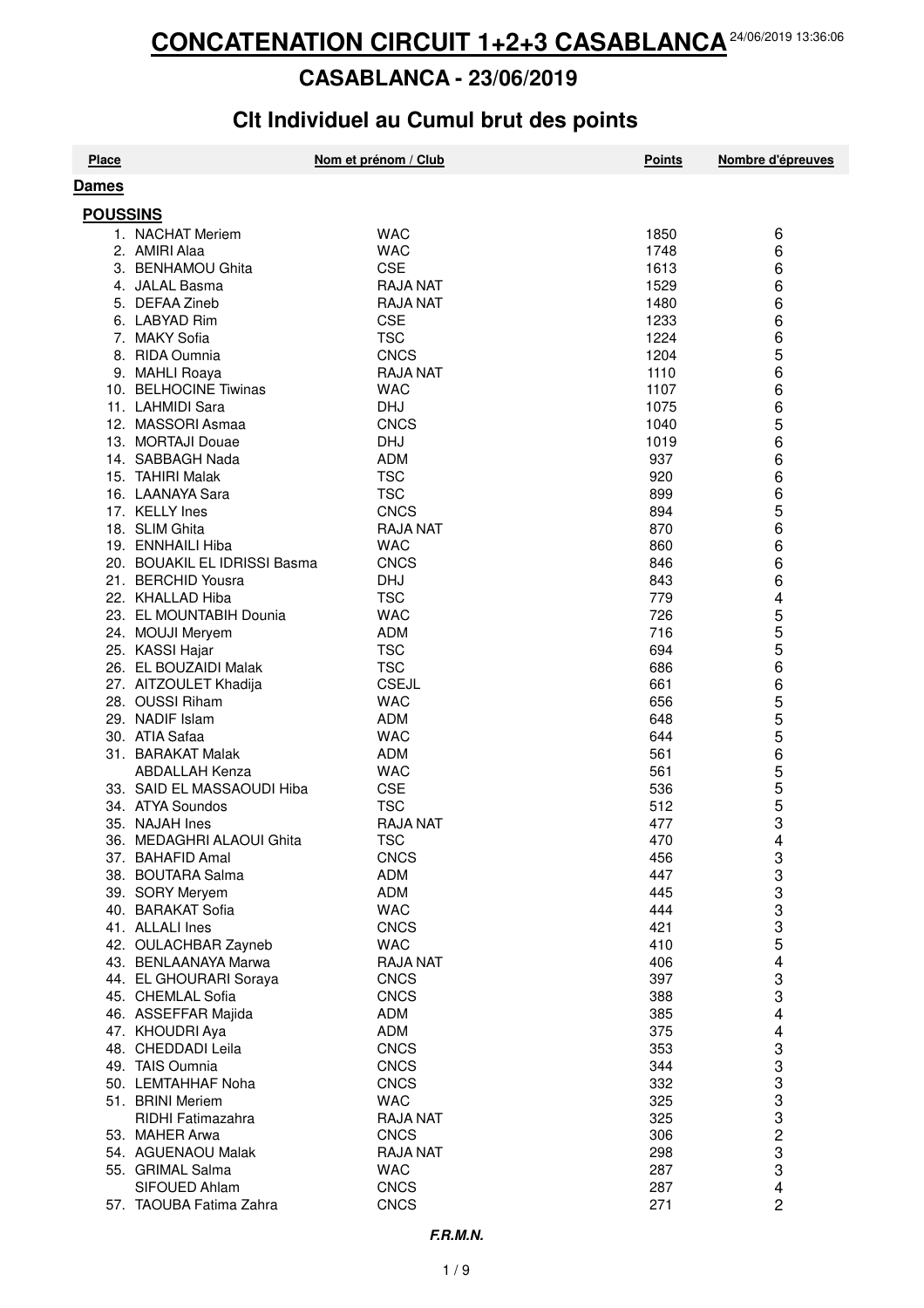#### **CASABLANCA - 23/06/2019**

## Clt Individuel au Cumul brut des points

| <b>Place</b>     |                                               | Nom et prénom / Club          | <b>Points</b> | Nombre d'épreuves                              |  |
|------------------|-----------------------------------------------|-------------------------------|---------------|------------------------------------------------|--|
| <b>Dames</b>     |                                               |                               |               |                                                |  |
| <b>POUSSINS</b>  |                                               |                               |               |                                                |  |
|                  | 58. MSALLEK Sara                              | <b>CSE</b>                    | 263           | 3                                              |  |
|                  | 59. MAHIR Yasmine                             | <b>RAJA NAT</b>               | 253           | 2                                              |  |
|                  |                                               | <b>ADM</b>                    | 237           |                                                |  |
|                  | 60. CHAHID Aicha<br>61. TAHLI Boutaina        | <b>RAJA NAT</b>               |               | 4<br>3                                         |  |
|                  | 62. EL KHAYAT Rim                             | <b>CNCS</b>                   | 233<br>231    | 3                                              |  |
|                  | 63. ELHYANE Aya                               | <b>TSC</b>                    | 220           | $\overline{c}$                                 |  |
|                  | 64. BENLYAMANI Doaa                           | CNCS                          | 214           | $\overline{c}$                                 |  |
|                  | ZARAIDI Lina                                  | <b>ADM</b>                    | 214           | $\overline{\mathbf{c}}$                        |  |
|                  |                                               | <b>TSC</b>                    |               | $\overline{c}$                                 |  |
|                  | 66. LOTFANE Aya<br>67. BENJLIL Fatimazahra    | <b>CSE</b>                    | 206<br>193    | $\overline{c}$                                 |  |
|                  | 68. BELLALI Selma                             | <b>CNCS</b>                   | 192           |                                                |  |
|                  | 69. BATTAR Ikhlass                            | <b>TSC</b>                    | 185           | 22222                                          |  |
|                  | 70. ALAOUI Salma                              | <b>TSC</b>                    | 182           |                                                |  |
|                  | 71. TAJALI Boutaina                           | <b>CNCS</b>                   | 172           |                                                |  |
|                  | 72. MOUFDI Sara                               | <b>CNCS</b>                   | 167           |                                                |  |
|                  | 73. MOTAIB Jannat Salma                       | <b>WAC</b>                    | 163           | 3                                              |  |
|                  | 74. ELOMARI Salma                             | <b>WAC</b>                    | 155           | 1                                              |  |
|                  | 75. BELHOUJI Souha                            | <b>TSC</b>                    | 154           | 2                                              |  |
|                  | 76. LAFRIDI Sara                              | <b>TSC</b>                    | 153           | 1                                              |  |
|                  | 77. ZIANE Jannat                              | <b>RAJA NAT</b>               | 148           | $\overline{\mathbf{c}}$                        |  |
|                  | 78. LATRACH Rania                             |                               |               |                                                |  |
|                  | <b>ZOUHIR Loubna</b>                          | <b>RAJA NAT</b><br><b>TSC</b> | 140<br>140    | $\overline{\mathbf{c}}$                        |  |
|                  | 80. MASSAFI Malak                             | <b>RAJA NAT</b>               | 134           |                                                |  |
|                  |                                               | <b>RAJA NAT</b>               |               | 2<br>2<br>2<br>2                               |  |
|                  | 81. GHAYOUB Malak<br>82. SBAR Ichrak          |                               | 128           |                                                |  |
|                  |                                               | <b>CNCS</b>                   | 125<br>118    | $\overline{c}$                                 |  |
|                  | 83. ZEJLI Nada                                | <b>CNCS</b>                   | 116           | $\overline{c}$                                 |  |
|                  | 84. BENOUHOUD Malak                           | <b>WAC</b>                    |               | $\overline{c}$                                 |  |
|                  | 85. BARGACH Nihal                             | <b>CNCS</b><br><b>ADM</b>     | 93<br>87      |                                                |  |
|                  | 86. BELALI Samah                              |                               | 87            | 1                                              |  |
|                  | <b>ABOUNOUAS Romaissa</b><br>88. BOUDLAL Nada | <b>CNCS</b><br><b>WAC</b>     | 86            | $\overline{\mathbf{c}}$                        |  |
|                  | 89. ZIANE Ferdaous                            | <b>RAJA NAT</b>               | 82            | $\begin{array}{c}\n 2 \\ 2 \\ 2\n \end{array}$ |  |
|                  | 90. TARMOUSSI Rihab                           | <b>ADM</b>                    | 74            |                                                |  |
|                  | 91. BOUABID Yacout                            | <b>CNCS</b>                   | 72            | 1                                              |  |
|                  | 92. AMARA Rabia                               | <b>TSC</b>                    | 65            | 1                                              |  |
|                  | 93. ELIDRISSI Hafsa                           | <b>WAC</b>                    | 60            | 1                                              |  |
|                  | 94. WAHAB Lina                                |                               |               |                                                |  |
|                  | 95. GHOUNAIMI Nisrine                         | TSC<br><b>CSE</b>             | 57<br>48      | 1                                              |  |
|                  | 96. TYOULI Janate                             | <b>WAC</b>                    | 47            |                                                |  |
|                  | 97. BELHOUM Salma                             | <b>TSC</b>                    | 43            |                                                |  |
|                  | 98. SADOQ Yasmine                             | <b>WAC</b>                    | 31            |                                                |  |
|                  | 99. AZZI Zayneb                               | <b>CSE</b>                    | 30            |                                                |  |
|                  | 100. BELLOUCH Ghita                           | <b>CNCS</b>                   | 27            |                                                |  |
|                  | 101. IDRISSI KASSIMY Hiba                     | <b>CNCS</b>                   | 16            | 1                                              |  |
|                  |                                               |                               |               |                                                |  |
| <b>AVENIRS 1</b> |                                               |                               |               |                                                |  |
|                  | 1. RIDA Ghita                                 | <b>CNCS</b>                   | 597           | 4                                              |  |
|                  | 2. GHILANE EL HASSANI Fatima Zahra RAJA NAT   |                               | 546           | 4                                              |  |
|                  | 3. GHALIB Ghita                               | <b>TSC</b>                    | 511           | 4                                              |  |
|                  | 4. DOUHA Fatimazahra                          | <b>RAJA NAT</b>               | 509           | 4                                              |  |
|                  | 5. KOKODIL Farah                              | <b>RAJA NAT</b>               | 471           | 4                                              |  |
|                  | 6. ABID Meriem                                | <b>RAJA NAT</b>               | 429           | 4                                              |  |
|                  | 7. FARESSE Jannate                            | <b>RAJA NAT</b>               | 416           | 4                                              |  |
|                  | 8. JEBRI Malak                                | <b>RAJA NAT</b>               | 369           | 4                                              |  |
|                  | 9. ADERRAB Yasmine                            | <b>RAJA NAT</b>               | 293           | 3                                              |  |
|                  | 10. ELBROUZI Racha                            | <b>TSC</b>                    | 292           | 3                                              |  |
|                  | <b>ZAHR Malak</b>                             | ADM                           | 292           | 3                                              |  |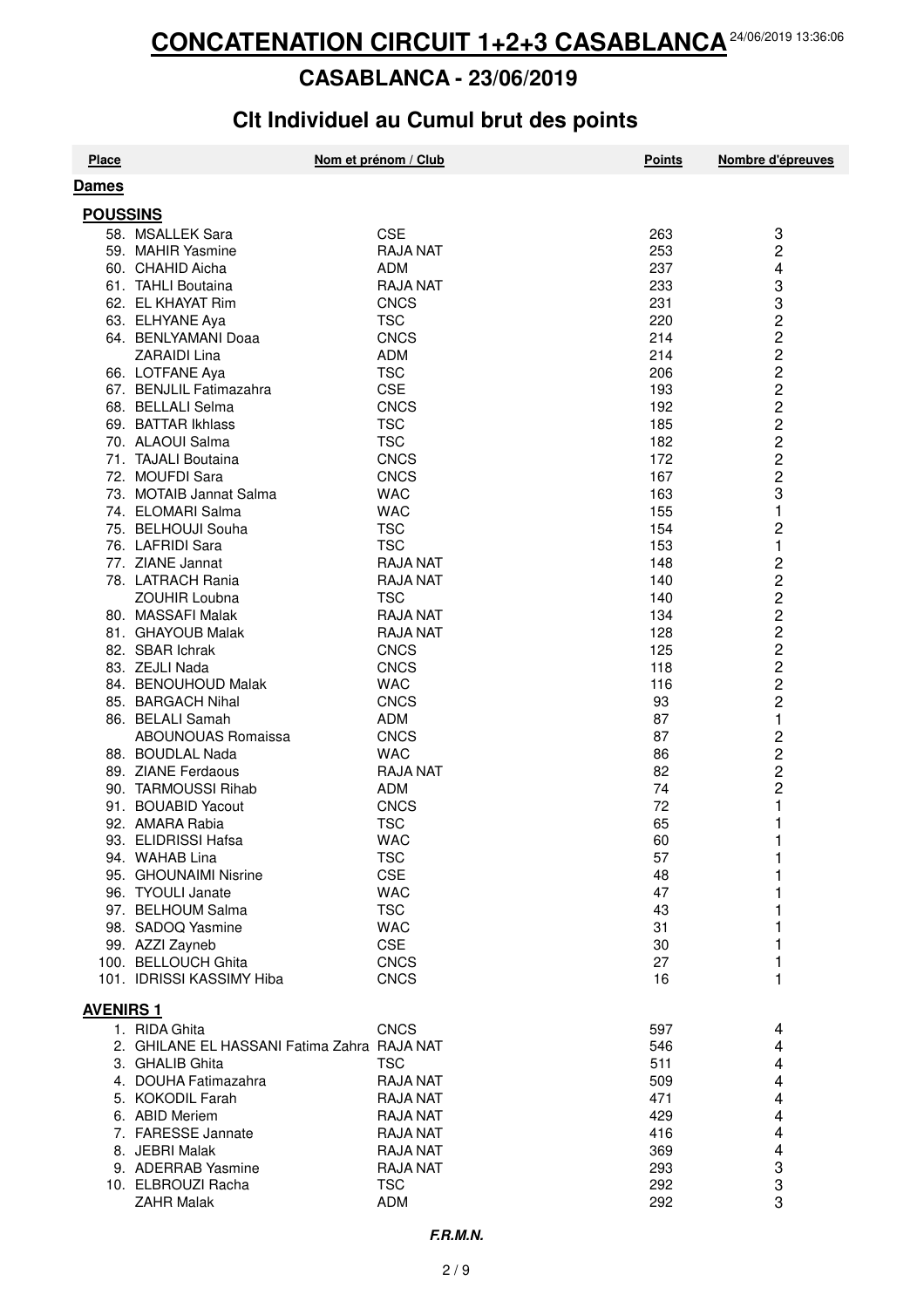#### **CASABLANCA - 23/06/2019**

## **Clt Individuel au Cumul brut des points**

| <b>Place</b>     |                                              | Nom et prénom / Club          | <b>Points</b> | Nombre d'épreuves       |
|------------------|----------------------------------------------|-------------------------------|---------------|-------------------------|
| <b>Dames</b>     |                                              |                               |               |                         |
|                  |                                              |                               |               |                         |
| <b>AVENIRS 1</b> |                                              |                               |               |                         |
|                  | 12. EL KADEM Khawla                          | <b>CNCS</b>                   | 282           | $\overline{\mathbf{c}}$ |
|                  | 13. KELLY Dina                               | <b>CNCS</b>                   | 232           | 3                       |
|                  | 14. RAID Amina                               | <b>ADM</b>                    | 227           | 2                       |
|                  | 15. KERBOUCH Hajar                           | <b>RAJA NAT</b>               | 209           | $\overline{c}$          |
|                  | 16. BOUHASSOUNE Nour                         | <b>WAC</b>                    | 207           | 3                       |
|                  | 17. CHRAIBI Chada                            | <b>CNCS</b>                   | 206           | 3                       |
|                  | 18. BYA Yasmine                              | <b>TSC</b>                    | 185           | 3                       |
|                  | 19. WARDI Basma                              | <b>CSEJL</b>                  | 177           | 3                       |
|                  | 20. BENHAYOUN SADAFI Sarah                   | <b>WAC</b>                    | 164           | 2                       |
|                  | 21. SOUISSI Rita                             | <b>CSE</b>                    | 163           | 2                       |
|                  | 22. BENNANE Ines                             | <b>WAC</b>                    | 161           | 3                       |
|                  | 23. M'HAMDI ALAOUI Nouzha                    | <b>WAC</b>                    | 158           | $\overline{c}$          |
|                  | 24. FAHIMI Fatima Zahra                      | <b>RAJA NAT</b>               | 151           | 3                       |
|                  | 25. ELIDRISSI Hiba                           | <b>WAC</b>                    | 147           | 2                       |
|                  | 26. MEHDAOUI Meryem                          | <b>CNCS</b>                   | 144           | 2                       |
|                  | 27. CHERRAJ Lina                             | <b>RAJA NAT</b><br><b>ADM</b> | 139           | 2                       |
|                  | <b>CHAOUKI Yasmine</b><br>29. TEMMAR Yasmine | <b>ADM</b>                    | 139<br>130    | $\overline{c}$<br>3     |
|                  | 30. BENTCHICHIA Nada                         | <b>CSE</b>                    | 115           | $\overline{c}$          |
|                  | 31. BENOMAR Wijdane                          | <b>ADM</b>                    | 110           | 2                       |
|                  | 32. KERRASSY Amina                           | <b>ADM</b>                    | 100           | 2                       |
|                  | 33. BOUATIM Malak                            | <b>ADM</b>                    | 91            | 1                       |
|                  | 34. KADMIRI Malak                            | <b>CSE</b>                    | 89            | 2                       |
|                  | 35. FIKRI Khadija                            | <b>CNCS</b>                   | 81            | $\overline{\mathbf{c}}$ |
|                  | 36. ELKHOUCHALI Sara                         | <b>TSC</b>                    | 77            | $\overline{c}$          |
|                  | 37. HAMDANE Malak                            | <b>ADM</b>                    | 76            | $\overline{c}$          |
|                  | 38. BENOMAR Jihane                           | <b>ADM</b>                    | 72            | 2                       |
|                  | 39. OUAMMOU Nada                             | <b>WAC</b>                    | 63            | 1                       |
|                  | <b>BARROUK Hiba</b>                          | <b>CNCS</b>                   | 63            | 1                       |
|                  | 41. EBENAIMINE Malak                         | <b>TSC</b>                    | 56            | 1                       |
|                  | 42. EL KRICHE Safae                          | <b>CNCS</b>                   | 54            | $\overline{c}$          |
|                  | 43. SKIHEL Hajar                             | <b>CSE</b>                    | 36            | 1                       |
|                  | 44. ZAIKANE Sara                             | <b>WAC</b>                    | 15            | 1                       |
|                  |                                              |                               |               |                         |
| <b>AVENIRS 2</b> |                                              |                               |               |                         |
|                  | 1. YAHIA Mayssane                            | <b>DHJ</b>                    | 468           | 3                       |
|                  | 2. EDDADSY Yasmine                           | <b>RAJA NAT</b>               | 429           | 3                       |
|                  | 3. BADRE Rita                                | <b>CNCS</b>                   | 366           | 3                       |
|                  | 4. KHIALI Hiba                               | <b>CNCS</b>                   | 322           | $\overline{c}$          |
|                  | 5. ELADDAOUI Israe                           | ADM                           | 273           | 3                       |
|                  | 6. BELHOCINE Tilelli                         | <b>WAC</b>                    | 265           | 3                       |
|                  | 7. DARA Mouna                                | <b>RAJA NAT</b>               | 263           | 3                       |
|                  | 8. TOUHAMI Arij                              | <b>RAJA NAT</b>               | 244           | 3                       |
|                  | 9. MAKHLOUFI Nour Elhouda                    | ADM                           | 225           | 3<br>3                  |
|                  | 10. IDRISSI Khadija                          | <b>CNCS</b>                   | 224           | $\overline{c}$          |
|                  | 11. BELHAJ Douae                             | <b>CNCS</b><br><b>CNCS</b>    | 199           | $\overline{c}$          |
|                  | 12. TOUMI Rayhana<br>13. OUADDI Aicha        | <b>WAC</b>                    | 193<br>183    |                         |
|                  | <b>HUIMAD Israa</b>                          | <b>ADM</b>                    | 183           | $\overline{\mathbf{c}}$ |
|                  | 15. RASSY Zeneb                              | <b>TSC</b>                    | 164           | 3<br>$\overline{c}$     |
|                  | 16. ELBOUJANNANI Fatima Zahra                | <b>DHJ</b>                    | 161           | 3                       |
|                  | 17. MOUNTASSIR Meryem                        | <b>CNCS</b>                   | 159           | $\overline{c}$          |
|                  | 18. FADEL Arwa                               | <b>CNCS</b>                   | 149           | $\overline{c}$          |
|                  | 19. MAHJOUBI Zineb                           | <b>CNCS</b>                   | 142           | 3                       |
|                  | 20. SERROUR Lila                             | <b>CNCS</b>                   | 133           | $\overline{\mathbf{c}}$ |
|                  | 21. ALBOZ Meryam                             | <b>RAJA NAT</b>               | 128           |                         |
|                  | 22. BAHIAOUI Yasmine                         | <b>WAC</b>                    | 126           | $\frac{2}{2}$           |
|                  |                                              |                               |               |                         |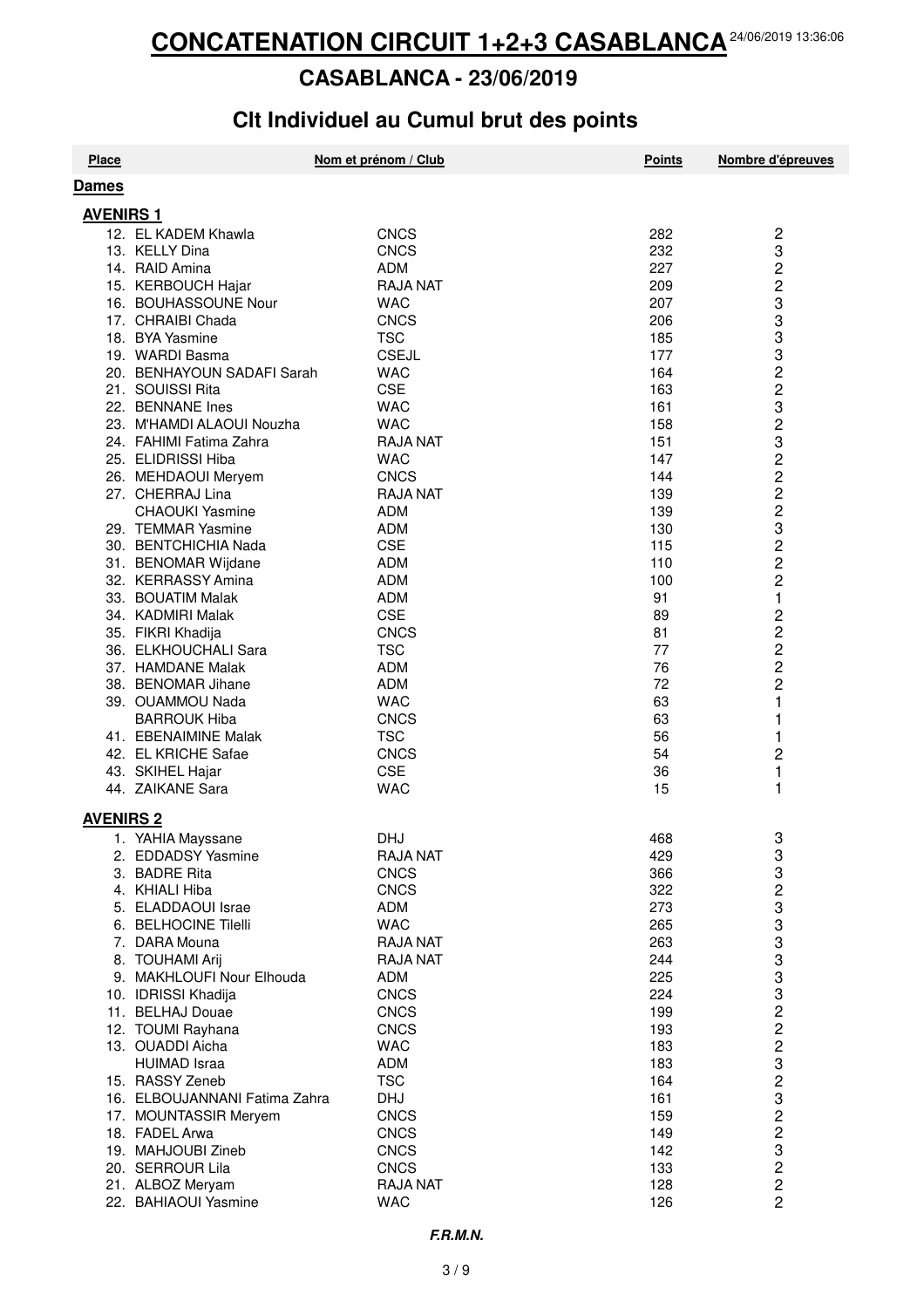#### **CASABLANCA - 23/06/2019**

## Clt Individuel au Cumul brut des points

| <b>Place</b>     |                                | Nom et prénom / Club | <b>Points</b> | Nombre d'épreuves       |
|------------------|--------------------------------|----------------------|---------------|-------------------------|
| <b>Dames</b>     |                                |                      |               |                         |
| <b>AVENIRS 2</b> |                                |                      |               |                         |
|                  | 23. ELHAOUARI Sofia            | <b>RAJA NAT</b>      | 123           | $\sqrt{2}$              |
|                  | 24. MOUSSAID Yasmine           | <b>TSC</b>           | 120           | $\overline{c}$          |
|                  | 25. FRANE Hiba                 | <b>CNCS</b>          | 114           | $\overline{c}$          |
|                  | SOUISSI Lina                   | <b>CSE</b>           | 114           | $\overline{\mathbf{c}}$ |
|                  | 27. ABARCHIH Ritaje            | <b>ADM</b>           | 109           | 3                       |
|                  | 28. BENMAAZOUZ Ines            | <b>WAC</b>           | 99            | $\overline{c}$          |
|                  | 29. ASHIMDA Nor                | <b>ADM</b>           | 98            | 2                       |
|                  | <b>FALAKI Yasmine</b>          | <b>WAC</b>           | 98            | 2                       |
|                  | 31. BELMOKADEM Yasmine         | <b>TSC</b>           | 88            | $\overline{c}$          |
|                  | 32. CHBIHI ELWAHOUDI Maymouna  | <b>ADM</b>           | 77            | $\mathbf{1}$            |
|                  | 33. HAMDANE Sabrine            | <b>ADM</b>           | 72            | 3                       |
|                  | 34. MOUTI Chahd                | <b>TSC</b>           | 63            | 1                       |
|                  | <b>BENKIRANE Aya</b>           | <b>TSC</b>           | 63            |                         |
|                  | 36. GHAZAOUI Mayssane          | <b>RAJA NAT</b>      | 62            | 2<br>2<br>2<br>2        |
|                  | 37. KHALFI Meryem              | RAJA NAT             | 60            |                         |
|                  | 38. BENSOUMMANE Aya            | <b>ADM</b>           | 49            |                         |
|                  | MASSORI Noussaiba              | <b>CNCS</b>          | 49            | $\mathbf{1}$            |
|                  | 40. RIFAI Yousra               | <b>RAJA NAT</b>      | 42            | 2                       |
|                  | 41. ALAOUI DOUIRI Amira        | <b>TSC</b>           | 40            | 1                       |
|                  | <b>BOUATIM Zaynab</b>          | <b>ADM</b>           | 40            | 1                       |
|                  | 43. SLAOUI Lilya               | <b>CNCS</b>          | 34            | 1                       |
|                  | 44. IFASSIOUEN Fatima Ezzahraa | <b>RAJA NAT</b>      | 31            | 1                       |
|                  | 45. CHAHID Riham               | <b>CNCS</b>          | 30            | 1                       |
|                  | 46. HABAZ Malak                | <b>ADM</b>           | 29            | 1                       |
|                  | 47. MASSAFI Douae              | <b>RAJA NAT</b>      | 28            | 2                       |
|                  | 48. BOURAHLA Olaya             | <b>WAC</b>           | 27            | 1                       |
|                  | 49. MAHER Dina                 | <b>CNCS</b>          | 26            | 1                       |
|                  | 50. HANDIZI Imane              | <b>CSE</b>           | 24            | 1                       |
|                  | 51. SADOQ Sophia               | <b>WAC</b>           | 13            | 1                       |
|                  | CHAKIB Joumana                 | <b>TSC</b>           | 13            | 1                       |
|                  | 53. LECHGUAR Alae              | <b>CNCS</b>          | 12            | 1                       |
|                  | 54. ATIFI Khadija              | <b>CNCS</b>          | 9             | 1                       |
|                  | 55. SAMIH Hiba                 | <b>CNCS</b>          | 5             | 1                       |
|                  |                                |                      |               |                         |
| <b>Messieurs</b> |                                |                      |               |                         |
| <b>POUSSINS</b>  |                                |                      |               |                         |
|                  | 1. KELLA Hamza                 | <b>ADM</b>           | 1331          | 6                       |
|                  | 2. LYAMANI Mohammed Rayane     | <b>CSE</b>           | 1274          | 6                       |
|                  | 3. EDDARI Ahmed Arrayane       | <b>RAJA NAT</b>      | 1273          | 6                       |
|                  | 4. EZZIDI Yasser               | <b>RAJA NAT</b>      | 1225          | 6                       |
|                  | 5. ELALLOUCHI Abdassalam       | <b>WAC</b>           | 1167          | 6                       |
|                  | 6. EL AZZAOUI Yahya            | <b>RAJA NAT</b>      | 1156          | 6                       |
|                  | 7. HAJOUANE Mohamed Ayoub      | <b>RAJA NAT</b>      | 1128          | 6                       |
|                  | 8. MAHASSINE Zakaria           | ADM                  | 1054          | 6                       |
|                  | 9. ESSADEQ Mohammed            | <b>CNCS</b>          | 935           | 6                       |
|                  | 10. KOKODIL Anwar              | <b>RAJA NAT</b>      | 912           | 6                       |
|                  | 11. BCHIRI Mohamed Amine       | <b>ADM</b>           | 902           | 6                       |
|                  | 12. ZOUBAIDI Riad              | <b>ADM</b>           | 900           | 6                       |
|                  | 13. EL MOUEFFEQ Abdelhamid     | <b>DHJ</b>           | 880           | 6                       |
|                  | 14. ESSAYEH Ilyass             | <b>CNCS</b>          | 817           | 6                       |
|                  | 15. LABHAIRI Abderrahmane      | <b>TSC</b>           | 811           | 6                       |
|                  | 16. RACHID Mohamed Kamil       | <b>ADM</b>           | 783           | 6                       |
|                  | 17. KORAIT Omar                | <b>ADM</b>           | 781           | 6                       |
|                  | 18. OUASTANE Redallah          | <b>CNCS</b>          | 774           | 6                       |
|                  | 19. SERHIR Abdullah Taher      | <b>RAJA NAT</b>      | 762           | 6                       |
|                  | 20. BOUCHTI Yassine            | <b>TSC</b>           | 759           | 4                       |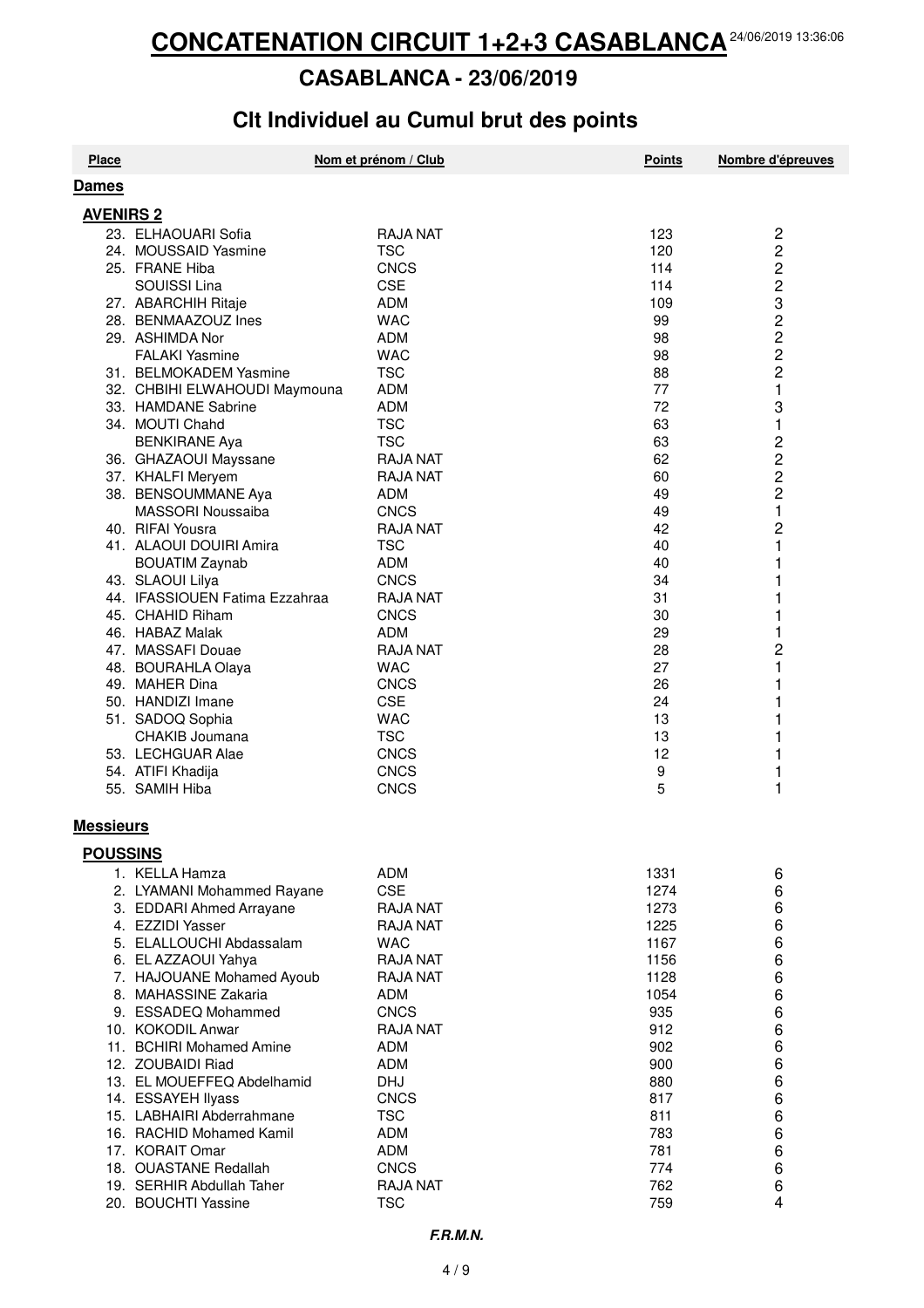#### **CASABLANCA - 23/06/2019**

## **Clt Individuel au Cumul brut des points**

| <b>Place</b>     |                                                    | Nom et prénom / Club     | <b>Points</b> | Nombre d'épreuves |
|------------------|----------------------------------------------------|--------------------------|---------------|-------------------|
| <b>Messieurs</b> |                                                    |                          |               |                   |
| <b>POUSSINS</b>  |                                                    |                          |               |                   |
|                  | 21. OUADDI Abdallah                                | <b>WAC</b>               | 711           | 6                 |
|                  | 22. AKIL Rayane                                    | <b>CSEJL</b>             | 696           | 6                 |
|                  |                                                    | <b>TSC</b>               | 679           | 4                 |
|                  | 23. LAALJI Rayane                                  |                          | 674           |                   |
|                  | 24. ZOUHAIRI Adam<br>25. DOUKKALI KACHI Noureddine | <b>DHJ</b><br><b>DHJ</b> |               | 6                 |
|                  |                                                    |                          | 669           | 6                 |
|                  | 26. GHALIB Mohammed Amine                          | <b>TSC</b>               | 663           | 6                 |
|                  | 27. EL ADAOUI Yasser                               | <b>ADM</b>               | 644           | 6                 |
|                  | 28. HAMDI Soultane                                 | <b>WAC</b>               | 636           | 6                 |
|                  | 29. SIFALLAH Mohamed Amine                         | <b>WAC</b>               | 629           | 5                 |
|                  | 30. KORAIT Ahmed Zaid                              | <b>ADM</b>               | 606           | 6                 |
|                  | 31. OUNNAB Aymen                                   | <b>DHJ</b>               | 593           | 5                 |
|                  | 32. BENSEKRY Jibril                                | <b>ADM</b>               | 591           | 5                 |
|                  | 33. SAOUT EL HAK Abdellah                          | <b>CNCS</b>              | 552           | 4                 |
|                  | 34. WADI Yasser                                    | <b>CSE</b>               | 551           | 5                 |
|                  | 35. BYA Mehdi                                      | <b>TSC</b>               | 548           | 4                 |
|                  | 36. RASSY Mehdi                                    | <b>TSC</b>               | 547           | 5                 |
|                  | 37. KETTANI Mohammed Ziad                          | <b>DHJ</b>               | 533           | 6                 |
|                  | 38. BENMAAZOUZ Elias                               | <b>WAC</b>               | 522           | 5                 |
|                  | 39. BENNASRI Mohammed Amine                        | <b>WAC</b>               | 517           | 5                 |
|                  | 40. JMILI Ilyass                                   | <b>CNCS</b>              | 503           | 4                 |
|                  | 41. LOUCHI Adam                                    | <b>DHJ</b>               | 497           | 6                 |
|                  | 42. BOUIKACHRANE Omar                              | <b>DHJ</b>               | 481           | 5                 |
|                  | 43. RIFKI Badr                                     | <b>CNCS</b>              | 477           | 4                 |
|                  | 44. TAWSSI Yahya                                   | TSC                      | 469           | 6                 |
|                  | 45. AFRIAD Ahmed Yassine                           | <b>CSE</b>               | 453           | 5                 |
|                  | 46. KHOUDRI Salim                                  | <b>ADM</b>               | 440           | 4                 |
|                  | 47. BOUAYADI Elmehdi                               | <b>TSC</b>               | 438           | 6                 |
|                  | 48. LAKRADI Ghali                                  | <b>TSC</b>               | 416           | 5                 |
|                  | 49. BELMOUADDINE Hamza                             | <b>RAJA NAT</b>          | 411           | 4                 |
|                  | 50. ELMESKINI Adam                                 | <b>CNCS</b>              | 392           | 4                 |
|                  | 51. NACHIT Mohamed Ilyas                           | ADM                      | 387           | 5                 |
|                  | 52. DAHO Mohamed Adam                              | <b>CNCS</b>              | 379           | 5                 |
|                  | 53. CHBIHI EL WAHOUDI Ayoub                        | ADM                      | 377           | 4                 |
|                  | 54. DAHBI Rada                                     | <b>ADM</b>               | 360           | 4                 |
|                  | 55. OUAHMANE Yahya                                 | <b>CNCS</b>              | 340           | 4                 |
|                  | 56. OUAKSSIM Yasser                                | <b>WAC</b>               | 332           | R                 |
|                  |                                                    |                          |               |                   |
|                  | 57. SOULIMANI OMARI Yassine Mohame CNCS            |                          | 327           | 4                 |
|                  | <b>IFASSIOUEN Zakaria</b>                          | <b>RAJA NAT</b>          | 327           | 3                 |
|                  | 59. LAHIBA Saad                                    | <b>WAC</b>               | 322           | 4                 |
|                  | 60. BAKIZ Saad                                     | <b>CNCS</b>              | 316           | 3                 |
|                  | 61. MARAH Haitam                                   | <b>TSC</b>               | 306           | 3                 |
|                  | 62. HARMACH Mehdi                                  | <b>DHJ</b>               | 296           | 4                 |
|                  | 63. BELAIDI Rayane                                 | <b>CSE</b>               | 289           | 3                 |
|                  | 64. TOURBI Mohammed Taha                           | <b>CSEJL</b>             | 281           | 3                 |
|                  | 65. BENLAANAYA Omar                                | <b>RAJA NAT</b>          | 273           | 3                 |
|                  | 66. ABOUMOUSSA Ibrahim                             | <b>RAJA NAT</b>          | 261           | 3                 |
|                  | <b>GOUMARI Walid</b>                               | <b>CNCS</b>              | 261           | 3                 |
|                  | 68. NACIR Rayane                                   | <b>WAC</b>               | 256           | 3                 |
|                  | 69. ALAOUI BALGHITI Anas                           | ADM                      | 250           | 3                 |
|                  | 70. LARAKI Adam                                    | ADM                      | 249           | 3                 |
|                  | <b>BEN ABDELJLIL Ali</b>                           | <b>ADM</b>               | 249           | 3                 |
|                  | 72. HARMACH Yassir                                 | <b>DHJ</b>               | 246           | 4                 |
|                  | 73. AZIZI Anas                                     | <b>TSC</b>               | 244           | 2                 |
|                  | 74. ENNAAMANI Mohamed                              | <b>CSE</b>               | 242           | 3                 |
|                  | <b>NOURI Taha</b>                                  | <b>WAC</b>               | 242           | 3                 |
|                  | 76. SAMID Mohamed Raouf                            | <b>CNCS</b>              | 241           | 3                 |
|                  | 77. CHOUAIT Mohammed Reda                          | <b>CSEJL</b>             | 240           | 4                 |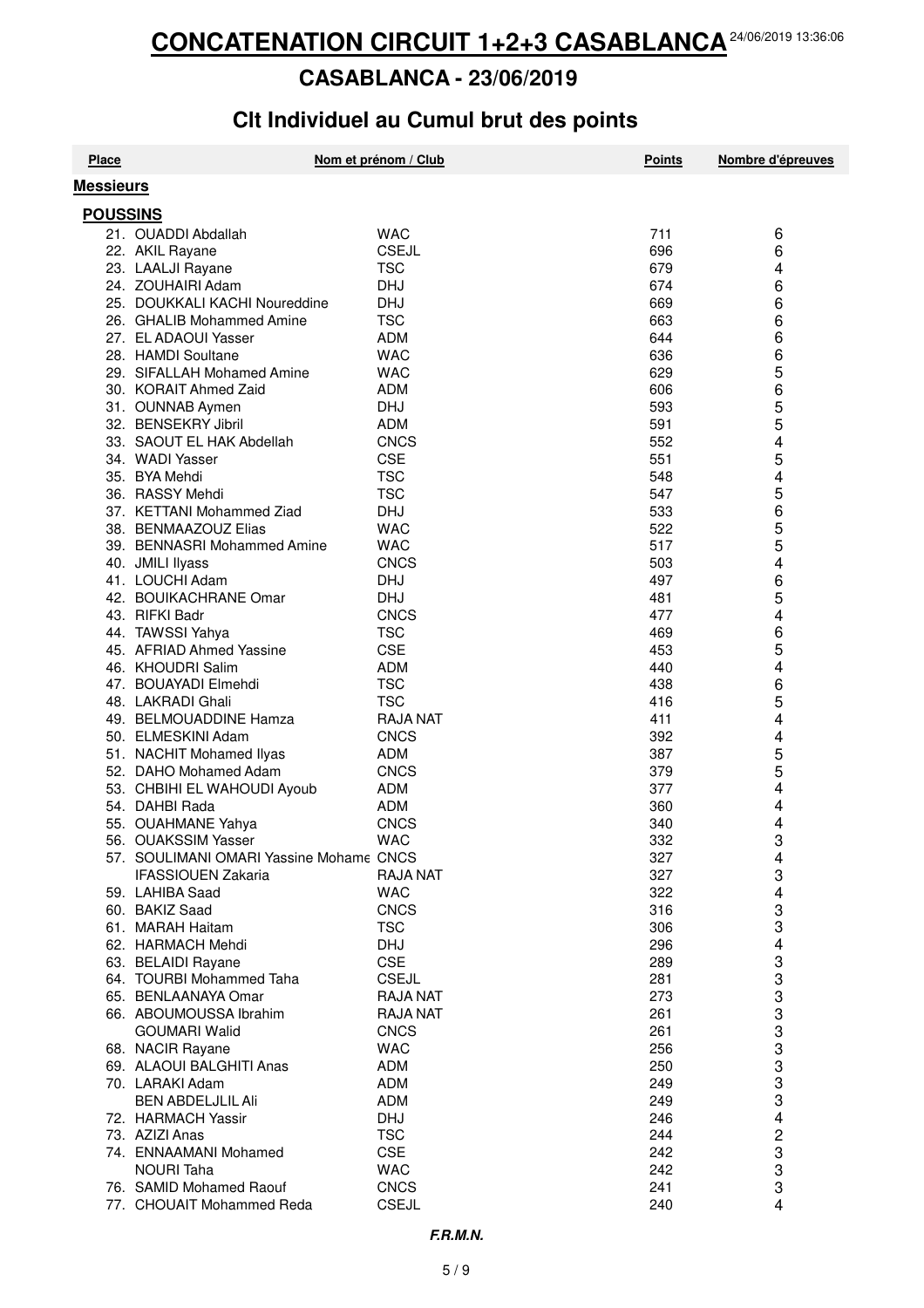#### **CASABLANCA - 23/06/2019**

## **Clt Individuel au Cumul brut des points**

| <b>Place</b>     |                             | Nom et prénom / Club | <b>Points</b> | Nombre d'épreuves       |  |
|------------------|-----------------------------|----------------------|---------------|-------------------------|--|
| <b>Messieurs</b> |                             |                      |               |                         |  |
| <b>POUSSINS</b>  |                             |                      |               |                         |  |
|                  | <b>BARTAL Chouaib</b>       | <b>DHJ</b>           | 240           | 4                       |  |
|                  | 79. BENOUINI Younes         | <b>TSC</b>           | 233           | 4                       |  |
|                  | 80. ACHDINI Moad            | <b>CSEJL</b>         | 211           | 3                       |  |
|                  | 81. QUARMOUCHI Mustapha     | <b>ADM</b>           | 204           | 4                       |  |
|                  | 82. NACIR Daoud             | <b>WAC</b>           | 201           | 3                       |  |
|                  | 83. MOSSADDIK Adam          | <b>CNCS</b>          | 193           | 3                       |  |
|                  | 84. DAMI Mohammed Iyad      | <b>CSEJL</b>         | 189           | 3                       |  |
|                  | 85. JAOUI Abderrahmane      | <b>CSEJL</b>         | 188           | 4                       |  |
|                  | 86. AGHRIDOU Hassan         | <b>CNCS</b>          | 187           | 3                       |  |
|                  | 87. MARIR Yahya             | <b>CNCS</b>          | 184           | 3                       |  |
|                  | 88. KHARBOUCH Boubker       | <b>WAC</b>           | 181           | 1                       |  |
|                  | 89. BENZINE Yahya           | <b>ADM</b>           | 174           | 3                       |  |
|                  | 90. EL YAZIDI Mohamed       | <b>TSC</b>           | 171           | 3                       |  |
|                  | 91. HIMMECH Adam            | <b>TSC</b>           | 170           | 2                       |  |
|                  | 92. KABBAZ Yahya            | <b>DHJ</b>           | 164           | 2                       |  |
|                  | ATIFI Adam                  | <b>CNCS</b>          | 164           | 2                       |  |
|                  | 94. BENKARROUM Wassim       | <b>TSC</b>           | 159           | 3                       |  |
|                  | 95. CHRIHI Yassine          | <b>CNCS</b>          | 158           | $\overline{c}$          |  |
|                  | 96. KDIDER Mohammed Amine   | <b>RAJA NAT</b>      | 152           | $\overline{c}$          |  |
|                  | 97. CHAFII Mohamed Akram    |                      | 145           |                         |  |
|                  |                             | <b>CSEJL</b>         |               | 3                       |  |
|                  | MOUNTASSIR Adam             | <b>CNCS</b>          | 145           | $\overline{\mathbf{c}}$ |  |
|                  | <b>AZAR Farouk</b>          | <b>CSE</b>           | 145           | 2<br>2                  |  |
|                  | 100. BOUZAD Mohamed Ismail  | <b>WAC</b>           | 144           |                         |  |
|                  | AFFARI Taha                 | <b>CNCS</b>          | 144           | $\overline{c}$          |  |
|                  | 102. GANTARE Imadeddine     | <b>CNCS</b>          | 135           | 1                       |  |
|                  | 103. MAKHABA Hakim          | <b>RAJA NAT</b>      | 129           | $\overline{\mathbf{c}}$ |  |
|                  | ABOULFADL Yahya             | <b>CNCS</b>          | 129           | $\overline{c}$          |  |
|                  | 105. DABI Noamane           | <b>ADM</b>           | 117           | $\overline{\mathbf{c}}$ |  |
|                  | 106. ABIDA Rayane           | <b>CSEJL</b>         | 115           | 322222                  |  |
|                  | 107. BENMANSOUR Souhail     | <b>RAJA NAT</b>      | 107           |                         |  |
|                  | 108. ZNASSNI Amine          | <b>WAC</b>           | 103           |                         |  |
|                  | 109. BERRADA Hamza          | <b>CSE</b>           | 98            |                         |  |
|                  | <b>BERRADA Yassine</b>      | <b>CSE</b>           | 98            |                         |  |
|                  | <b>ELAZDI Mohammed Sami</b> | <b>CSEJL</b>         | 98            |                         |  |
|                  | 112. BACHI Mohamed Amine    | <b>TSC</b>           | 95            |                         |  |
|                  | LOUZI Hamza                 | RAJA NAT             | 95            | っ                       |  |
|                  | 114. SALAMA Ali             | <b>CNCS</b>          | 82            | 1                       |  |
|                  | <b>TIMOUYASSE Zaid</b>      | <b>CNCS</b>          | 82            | 1                       |  |
|                  | 116. OUITASSANE Ziad        | <b>CSE</b>           | 81            | 2                       |  |
|                  | JABLI Mohamed               | <b>RAJA NAT</b>      | 81            | 2                       |  |
|                  | 118. HARAKAT Rayane         | <b>CNCS</b>          | 75            | $\overline{c}$          |  |
|                  | 119. ELHILALI Ziad          | <b>DHJ</b>           | 73            | 1                       |  |
|                  | 120. CHOQI Mohamed Reda     | <b>CNCS</b>          | 70            | 2                       |  |
|                  | 121. CHADLY Abdelbari       | <b>RAJA NAT</b>      | 62            | 1                       |  |
|                  | 122. OUITASSANE Mouad       | <b>CSE</b>           | 61            | 2                       |  |
|                  | 123. FARADI Ilyass          | <b>CNCS</b>          | 59            | 2                       |  |
|                  | 124. RAOUINDI Mouad         | <b>CNCS</b>          | 58            | 1                       |  |
|                  | 125. MORCHID Mohamed Reda   | <b>CNCS</b>          | 54            |                         |  |
|                  | <b>DAKIR Youssef</b>        | <b>CNCS</b>          | 54            |                         |  |
|                  | 127. MAAROUFI MELIANI Mehdi | <b>CNCS</b>          | 53            |                         |  |
|                  | 128. CHADLY Abdellatif      | <b>RAJA NAT</b>      | 52            |                         |  |
|                  | <b>BOUANANE Zayd</b>        | <b>CNCS</b>          | 52            |                         |  |
|                  | 130. DALILI Mouad           | <b>RAJA NAT</b>      | 50            | 2                       |  |
|                  | <b>BENAMGHAR Reda</b>       | <b>CNCS</b>          | 50            | 1                       |  |
|                  | 132. BOUHLI Mohamed Amine   | <b>RAJA NAT</b>      | 48            | 2                       |  |
|                  | 133. HARRAR Adam            | <b>CNCS</b>          | 47            | 1                       |  |
|                  | 134. FAKHOUR Morad          | <b>WAC</b>           | 46            | 1                       |  |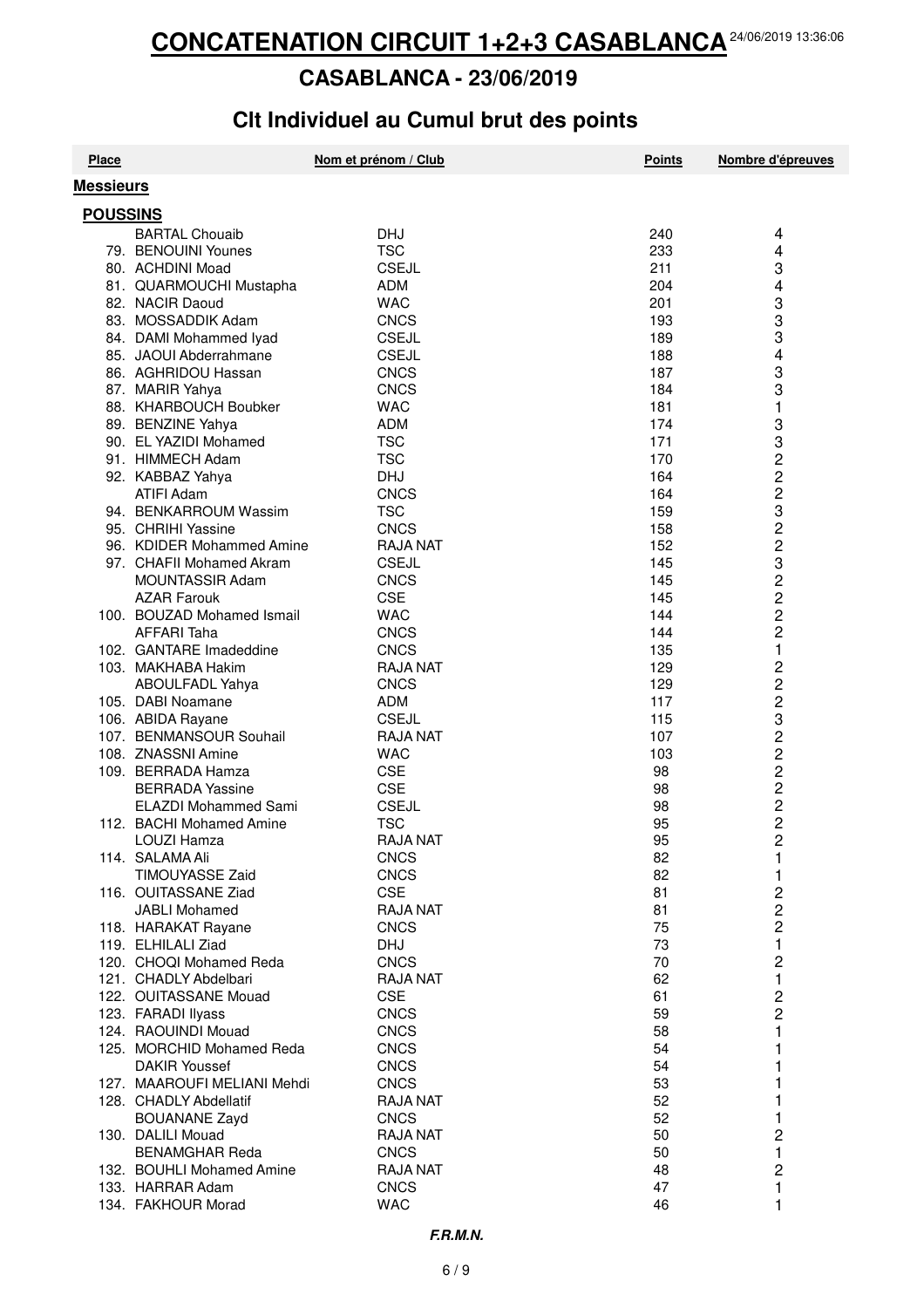#### **CASABLANCA - 23/06/2019**

## **Clt Individuel au Cumul brut des points**

| <b>Messieurs</b><br><b>POUSSINS</b><br><b>MOU Saad</b><br><b>CNCS</b><br>46<br>1<br>136. BELHAOUS Sami<br><b>CNCS</b><br>39<br>1<br>1<br><b>TSC</b><br>29<br>137. QUADIMI Yahya<br><b>SEDDIKI Yanis</b><br><b>CNCS</b><br>29<br>27<br>139. BOUZIANE Elyas<br><b>WAC</b><br>140. JAMMAL Hassan<br><b>OUM RABII</b><br>26<br><b>ELMADAK Mohammed</b><br><b>OUM RABII</b><br>26<br>GHAYOUB Aymen<br><b>RAJA NAT</b><br>26<br>1<br>143. ABBOUBI Salah Eddine<br><b>CNCS</b><br>21<br>1<br>144. HAMDANE Zaid<br><b>WAC</b><br>16<br>1<br><b>IDBELKACEM Youssef</b><br>16<br><b>CNCS</b><br>1<br>146. KHALIL Mohamed Sami<br><b>WAC</b><br>15<br>1<br>147. AKDAM Mouad<br><b>RAJA NAT</b><br>14<br>11<br>1<br>148. GHALLAB Mehdi<br><b>RAJA NAT</b><br>4<br>1<br>149. ZGAR Zayd<br><b>CNCS</b><br><b>AVENIRS 1</b><br>1. NAMLY Ahmed Ali<br><b>CNCS</b><br>525<br>4<br>2. M'GHARI Ryad Yahia<br><b>DHJ</b><br>424<br>4<br>4<br>3. AKKAR Yahya<br><b>ADM</b><br>327<br>3<br>4. TOUMI Mohamed Amir<br><b>CNCS</b><br>304<br>4<br>5. BCHIRI Adam<br><b>ADM</b><br>298<br>4<br>6. REGRAGUI Ilyass<br><b>ADM</b><br>293<br>4<br><b>CSE</b><br>7. BELAIDI Adnane<br>283<br>3<br>8. EL BOURNI DRIOUAK Mohammed<br><b>WAC</b><br>275<br>4<br>9. MASSAOUI Zayd<br><b>CNCS</b><br>263<br>3<br>3<br>3<br>10. RADELLAH Yahya<br><b>CNCS</b><br>238<br>11. KARAM Anas<br><b>CSEJL</b><br>221<br>12. EL AGBANI Yahia<br><b>WAC</b><br>220<br>$\frac{3}{3}$<br>13. SENTISSI Mohamed Taha<br><b>WAC</b><br>207<br>14. SABER Rayyane<br><b>ADM</b><br>204<br>$\overline{\mathbf{c}}$<br>15. MANA Nabil<br><b>TSC</b><br>203<br>2<br>16. BARROUK Mohamed Yahya<br><b>CNCS</b><br>184<br>4<br>17. STATI Rayane<br>ADM<br>178<br>$\overline{c}$<br>18. ELOMARI Walid<br><b>WAC</b><br>177<br>2<br><b>CSEJL</b><br>19. WAHAB Mohamed Rayane<br>159<br>32323232<br>20. NAJAH Mohamed Reda<br><b>RAJA NAT</b><br>157<br>21. CHAHID Mansour Billah<br><b>CNCS</b><br>152<br><b>NAJAH Sami</b><br>152<br><b>CNCS</b><br>23. ATIFI Rayane<br><b>CNCS</b><br>150<br>24. HOUBAINE Mahmoud<br><b>WAC</b><br>135<br>25. HASSANINE Anas<br>ADM<br>127<br>26. WASFI Ibrahim<br><b>WAC</b><br>126<br>$\frac{3}{2}$<br>27. NOUARA Mohamed Amir<br>ADM<br>125<br><b>WAC</b><br>28. HASSANINE Ilyas<br>123<br>3222222<br>29. TAYIBE Ziad<br><b>CNCS</b><br>122<br><b>TSC</b><br>30. ENNASSIRI Yahya<br>121<br><b>HALLAOUI Hatim</b><br><b>CNCS</b><br>121<br>32. MOUNAHID Karim<br><b>CNCS</b><br>120<br>33. LARAKI Ghali<br>ADM<br>117<br>34. BENAQQA Mohamed Hakim<br><b>DHJ</b><br>114 | <b>Place</b> | Nom et prénom / Club | <b>Points</b> | Nombre d'épreuves |
|-------------------------------------------------------------------------------------------------------------------------------------------------------------------------------------------------------------------------------------------------------------------------------------------------------------------------------------------------------------------------------------------------------------------------------------------------------------------------------------------------------------------------------------------------------------------------------------------------------------------------------------------------------------------------------------------------------------------------------------------------------------------------------------------------------------------------------------------------------------------------------------------------------------------------------------------------------------------------------------------------------------------------------------------------------------------------------------------------------------------------------------------------------------------------------------------------------------------------------------------------------------------------------------------------------------------------------------------------------------------------------------------------------------------------------------------------------------------------------------------------------------------------------------------------------------------------------------------------------------------------------------------------------------------------------------------------------------------------------------------------------------------------------------------------------------------------------------------------------------------------------------------------------------------------------------------------------------------------------------------------------------------------------------------------------------------------------------------------------------------------------------------------------------------------------------------------------------------------------------------------------------------------------------------------------------------------------------------------------------------------------------------------------------------------------------------------------------------------------------------------------------------------------------------------|--------------|----------------------|---------------|-------------------|
|                                                                                                                                                                                                                                                                                                                                                                                                                                                                                                                                                                                                                                                                                                                                                                                                                                                                                                                                                                                                                                                                                                                                                                                                                                                                                                                                                                                                                                                                                                                                                                                                                                                                                                                                                                                                                                                                                                                                                                                                                                                                                                                                                                                                                                                                                                                                                                                                                                                                                                                                                 |              |                      |               |                   |
|                                                                                                                                                                                                                                                                                                                                                                                                                                                                                                                                                                                                                                                                                                                                                                                                                                                                                                                                                                                                                                                                                                                                                                                                                                                                                                                                                                                                                                                                                                                                                                                                                                                                                                                                                                                                                                                                                                                                                                                                                                                                                                                                                                                                                                                                                                                                                                                                                                                                                                                                                 |              |                      |               |                   |
|                                                                                                                                                                                                                                                                                                                                                                                                                                                                                                                                                                                                                                                                                                                                                                                                                                                                                                                                                                                                                                                                                                                                                                                                                                                                                                                                                                                                                                                                                                                                                                                                                                                                                                                                                                                                                                                                                                                                                                                                                                                                                                                                                                                                                                                                                                                                                                                                                                                                                                                                                 |              |                      |               |                   |
|                                                                                                                                                                                                                                                                                                                                                                                                                                                                                                                                                                                                                                                                                                                                                                                                                                                                                                                                                                                                                                                                                                                                                                                                                                                                                                                                                                                                                                                                                                                                                                                                                                                                                                                                                                                                                                                                                                                                                                                                                                                                                                                                                                                                                                                                                                                                                                                                                                                                                                                                                 |              |                      |               |                   |
|                                                                                                                                                                                                                                                                                                                                                                                                                                                                                                                                                                                                                                                                                                                                                                                                                                                                                                                                                                                                                                                                                                                                                                                                                                                                                                                                                                                                                                                                                                                                                                                                                                                                                                                                                                                                                                                                                                                                                                                                                                                                                                                                                                                                                                                                                                                                                                                                                                                                                                                                                 |              |                      |               |                   |
|                                                                                                                                                                                                                                                                                                                                                                                                                                                                                                                                                                                                                                                                                                                                                                                                                                                                                                                                                                                                                                                                                                                                                                                                                                                                                                                                                                                                                                                                                                                                                                                                                                                                                                                                                                                                                                                                                                                                                                                                                                                                                                                                                                                                                                                                                                                                                                                                                                                                                                                                                 |              |                      |               |                   |
|                                                                                                                                                                                                                                                                                                                                                                                                                                                                                                                                                                                                                                                                                                                                                                                                                                                                                                                                                                                                                                                                                                                                                                                                                                                                                                                                                                                                                                                                                                                                                                                                                                                                                                                                                                                                                                                                                                                                                                                                                                                                                                                                                                                                                                                                                                                                                                                                                                                                                                                                                 |              |                      |               |                   |
|                                                                                                                                                                                                                                                                                                                                                                                                                                                                                                                                                                                                                                                                                                                                                                                                                                                                                                                                                                                                                                                                                                                                                                                                                                                                                                                                                                                                                                                                                                                                                                                                                                                                                                                                                                                                                                                                                                                                                                                                                                                                                                                                                                                                                                                                                                                                                                                                                                                                                                                                                 |              |                      |               |                   |
|                                                                                                                                                                                                                                                                                                                                                                                                                                                                                                                                                                                                                                                                                                                                                                                                                                                                                                                                                                                                                                                                                                                                                                                                                                                                                                                                                                                                                                                                                                                                                                                                                                                                                                                                                                                                                                                                                                                                                                                                                                                                                                                                                                                                                                                                                                                                                                                                                                                                                                                                                 |              |                      |               |                   |
|                                                                                                                                                                                                                                                                                                                                                                                                                                                                                                                                                                                                                                                                                                                                                                                                                                                                                                                                                                                                                                                                                                                                                                                                                                                                                                                                                                                                                                                                                                                                                                                                                                                                                                                                                                                                                                                                                                                                                                                                                                                                                                                                                                                                                                                                                                                                                                                                                                                                                                                                                 |              |                      |               |                   |
|                                                                                                                                                                                                                                                                                                                                                                                                                                                                                                                                                                                                                                                                                                                                                                                                                                                                                                                                                                                                                                                                                                                                                                                                                                                                                                                                                                                                                                                                                                                                                                                                                                                                                                                                                                                                                                                                                                                                                                                                                                                                                                                                                                                                                                                                                                                                                                                                                                                                                                                                                 |              |                      |               |                   |
|                                                                                                                                                                                                                                                                                                                                                                                                                                                                                                                                                                                                                                                                                                                                                                                                                                                                                                                                                                                                                                                                                                                                                                                                                                                                                                                                                                                                                                                                                                                                                                                                                                                                                                                                                                                                                                                                                                                                                                                                                                                                                                                                                                                                                                                                                                                                                                                                                                                                                                                                                 |              |                      |               |                   |
|                                                                                                                                                                                                                                                                                                                                                                                                                                                                                                                                                                                                                                                                                                                                                                                                                                                                                                                                                                                                                                                                                                                                                                                                                                                                                                                                                                                                                                                                                                                                                                                                                                                                                                                                                                                                                                                                                                                                                                                                                                                                                                                                                                                                                                                                                                                                                                                                                                                                                                                                                 |              |                      |               |                   |
|                                                                                                                                                                                                                                                                                                                                                                                                                                                                                                                                                                                                                                                                                                                                                                                                                                                                                                                                                                                                                                                                                                                                                                                                                                                                                                                                                                                                                                                                                                                                                                                                                                                                                                                                                                                                                                                                                                                                                                                                                                                                                                                                                                                                                                                                                                                                                                                                                                                                                                                                                 |              |                      |               |                   |
|                                                                                                                                                                                                                                                                                                                                                                                                                                                                                                                                                                                                                                                                                                                                                                                                                                                                                                                                                                                                                                                                                                                                                                                                                                                                                                                                                                                                                                                                                                                                                                                                                                                                                                                                                                                                                                                                                                                                                                                                                                                                                                                                                                                                                                                                                                                                                                                                                                                                                                                                                 |              |                      |               |                   |
|                                                                                                                                                                                                                                                                                                                                                                                                                                                                                                                                                                                                                                                                                                                                                                                                                                                                                                                                                                                                                                                                                                                                                                                                                                                                                                                                                                                                                                                                                                                                                                                                                                                                                                                                                                                                                                                                                                                                                                                                                                                                                                                                                                                                                                                                                                                                                                                                                                                                                                                                                 |              |                      |               |                   |
|                                                                                                                                                                                                                                                                                                                                                                                                                                                                                                                                                                                                                                                                                                                                                                                                                                                                                                                                                                                                                                                                                                                                                                                                                                                                                                                                                                                                                                                                                                                                                                                                                                                                                                                                                                                                                                                                                                                                                                                                                                                                                                                                                                                                                                                                                                                                                                                                                                                                                                                                                 |              |                      |               |                   |
|                                                                                                                                                                                                                                                                                                                                                                                                                                                                                                                                                                                                                                                                                                                                                                                                                                                                                                                                                                                                                                                                                                                                                                                                                                                                                                                                                                                                                                                                                                                                                                                                                                                                                                                                                                                                                                                                                                                                                                                                                                                                                                                                                                                                                                                                                                                                                                                                                                                                                                                                                 |              |                      |               |                   |
|                                                                                                                                                                                                                                                                                                                                                                                                                                                                                                                                                                                                                                                                                                                                                                                                                                                                                                                                                                                                                                                                                                                                                                                                                                                                                                                                                                                                                                                                                                                                                                                                                                                                                                                                                                                                                                                                                                                                                                                                                                                                                                                                                                                                                                                                                                                                                                                                                                                                                                                                                 |              |                      |               |                   |
|                                                                                                                                                                                                                                                                                                                                                                                                                                                                                                                                                                                                                                                                                                                                                                                                                                                                                                                                                                                                                                                                                                                                                                                                                                                                                                                                                                                                                                                                                                                                                                                                                                                                                                                                                                                                                                                                                                                                                                                                                                                                                                                                                                                                                                                                                                                                                                                                                                                                                                                                                 |              |                      |               |                   |
|                                                                                                                                                                                                                                                                                                                                                                                                                                                                                                                                                                                                                                                                                                                                                                                                                                                                                                                                                                                                                                                                                                                                                                                                                                                                                                                                                                                                                                                                                                                                                                                                                                                                                                                                                                                                                                                                                                                                                                                                                                                                                                                                                                                                                                                                                                                                                                                                                                                                                                                                                 |              |                      |               |                   |
|                                                                                                                                                                                                                                                                                                                                                                                                                                                                                                                                                                                                                                                                                                                                                                                                                                                                                                                                                                                                                                                                                                                                                                                                                                                                                                                                                                                                                                                                                                                                                                                                                                                                                                                                                                                                                                                                                                                                                                                                                                                                                                                                                                                                                                                                                                                                                                                                                                                                                                                                                 |              |                      |               |                   |
|                                                                                                                                                                                                                                                                                                                                                                                                                                                                                                                                                                                                                                                                                                                                                                                                                                                                                                                                                                                                                                                                                                                                                                                                                                                                                                                                                                                                                                                                                                                                                                                                                                                                                                                                                                                                                                                                                                                                                                                                                                                                                                                                                                                                                                                                                                                                                                                                                                                                                                                                                 |              |                      |               |                   |
|                                                                                                                                                                                                                                                                                                                                                                                                                                                                                                                                                                                                                                                                                                                                                                                                                                                                                                                                                                                                                                                                                                                                                                                                                                                                                                                                                                                                                                                                                                                                                                                                                                                                                                                                                                                                                                                                                                                                                                                                                                                                                                                                                                                                                                                                                                                                                                                                                                                                                                                                                 |              |                      |               |                   |
|                                                                                                                                                                                                                                                                                                                                                                                                                                                                                                                                                                                                                                                                                                                                                                                                                                                                                                                                                                                                                                                                                                                                                                                                                                                                                                                                                                                                                                                                                                                                                                                                                                                                                                                                                                                                                                                                                                                                                                                                                                                                                                                                                                                                                                                                                                                                                                                                                                                                                                                                                 |              |                      |               |                   |
|                                                                                                                                                                                                                                                                                                                                                                                                                                                                                                                                                                                                                                                                                                                                                                                                                                                                                                                                                                                                                                                                                                                                                                                                                                                                                                                                                                                                                                                                                                                                                                                                                                                                                                                                                                                                                                                                                                                                                                                                                                                                                                                                                                                                                                                                                                                                                                                                                                                                                                                                                 |              |                      |               |                   |
|                                                                                                                                                                                                                                                                                                                                                                                                                                                                                                                                                                                                                                                                                                                                                                                                                                                                                                                                                                                                                                                                                                                                                                                                                                                                                                                                                                                                                                                                                                                                                                                                                                                                                                                                                                                                                                                                                                                                                                                                                                                                                                                                                                                                                                                                                                                                                                                                                                                                                                                                                 |              |                      |               |                   |
|                                                                                                                                                                                                                                                                                                                                                                                                                                                                                                                                                                                                                                                                                                                                                                                                                                                                                                                                                                                                                                                                                                                                                                                                                                                                                                                                                                                                                                                                                                                                                                                                                                                                                                                                                                                                                                                                                                                                                                                                                                                                                                                                                                                                                                                                                                                                                                                                                                                                                                                                                 |              |                      |               |                   |
|                                                                                                                                                                                                                                                                                                                                                                                                                                                                                                                                                                                                                                                                                                                                                                                                                                                                                                                                                                                                                                                                                                                                                                                                                                                                                                                                                                                                                                                                                                                                                                                                                                                                                                                                                                                                                                                                                                                                                                                                                                                                                                                                                                                                                                                                                                                                                                                                                                                                                                                                                 |              |                      |               |                   |
|                                                                                                                                                                                                                                                                                                                                                                                                                                                                                                                                                                                                                                                                                                                                                                                                                                                                                                                                                                                                                                                                                                                                                                                                                                                                                                                                                                                                                                                                                                                                                                                                                                                                                                                                                                                                                                                                                                                                                                                                                                                                                                                                                                                                                                                                                                                                                                                                                                                                                                                                                 |              |                      |               |                   |
|                                                                                                                                                                                                                                                                                                                                                                                                                                                                                                                                                                                                                                                                                                                                                                                                                                                                                                                                                                                                                                                                                                                                                                                                                                                                                                                                                                                                                                                                                                                                                                                                                                                                                                                                                                                                                                                                                                                                                                                                                                                                                                                                                                                                                                                                                                                                                                                                                                                                                                                                                 |              |                      |               |                   |
|                                                                                                                                                                                                                                                                                                                                                                                                                                                                                                                                                                                                                                                                                                                                                                                                                                                                                                                                                                                                                                                                                                                                                                                                                                                                                                                                                                                                                                                                                                                                                                                                                                                                                                                                                                                                                                                                                                                                                                                                                                                                                                                                                                                                                                                                                                                                                                                                                                                                                                                                                 |              |                      |               |                   |
|                                                                                                                                                                                                                                                                                                                                                                                                                                                                                                                                                                                                                                                                                                                                                                                                                                                                                                                                                                                                                                                                                                                                                                                                                                                                                                                                                                                                                                                                                                                                                                                                                                                                                                                                                                                                                                                                                                                                                                                                                                                                                                                                                                                                                                                                                                                                                                                                                                                                                                                                                 |              |                      |               |                   |
|                                                                                                                                                                                                                                                                                                                                                                                                                                                                                                                                                                                                                                                                                                                                                                                                                                                                                                                                                                                                                                                                                                                                                                                                                                                                                                                                                                                                                                                                                                                                                                                                                                                                                                                                                                                                                                                                                                                                                                                                                                                                                                                                                                                                                                                                                                                                                                                                                                                                                                                                                 |              |                      |               |                   |
|                                                                                                                                                                                                                                                                                                                                                                                                                                                                                                                                                                                                                                                                                                                                                                                                                                                                                                                                                                                                                                                                                                                                                                                                                                                                                                                                                                                                                                                                                                                                                                                                                                                                                                                                                                                                                                                                                                                                                                                                                                                                                                                                                                                                                                                                                                                                                                                                                                                                                                                                                 |              |                      |               |                   |
|                                                                                                                                                                                                                                                                                                                                                                                                                                                                                                                                                                                                                                                                                                                                                                                                                                                                                                                                                                                                                                                                                                                                                                                                                                                                                                                                                                                                                                                                                                                                                                                                                                                                                                                                                                                                                                                                                                                                                                                                                                                                                                                                                                                                                                                                                                                                                                                                                                                                                                                                                 |              |                      |               |                   |
|                                                                                                                                                                                                                                                                                                                                                                                                                                                                                                                                                                                                                                                                                                                                                                                                                                                                                                                                                                                                                                                                                                                                                                                                                                                                                                                                                                                                                                                                                                                                                                                                                                                                                                                                                                                                                                                                                                                                                                                                                                                                                                                                                                                                                                                                                                                                                                                                                                                                                                                                                 |              |                      |               |                   |
|                                                                                                                                                                                                                                                                                                                                                                                                                                                                                                                                                                                                                                                                                                                                                                                                                                                                                                                                                                                                                                                                                                                                                                                                                                                                                                                                                                                                                                                                                                                                                                                                                                                                                                                                                                                                                                                                                                                                                                                                                                                                                                                                                                                                                                                                                                                                                                                                                                                                                                                                                 |              |                      |               |                   |
|                                                                                                                                                                                                                                                                                                                                                                                                                                                                                                                                                                                                                                                                                                                                                                                                                                                                                                                                                                                                                                                                                                                                                                                                                                                                                                                                                                                                                                                                                                                                                                                                                                                                                                                                                                                                                                                                                                                                                                                                                                                                                                                                                                                                                                                                                                                                                                                                                                                                                                                                                 |              |                      |               |                   |
|                                                                                                                                                                                                                                                                                                                                                                                                                                                                                                                                                                                                                                                                                                                                                                                                                                                                                                                                                                                                                                                                                                                                                                                                                                                                                                                                                                                                                                                                                                                                                                                                                                                                                                                                                                                                                                                                                                                                                                                                                                                                                                                                                                                                                                                                                                                                                                                                                                                                                                                                                 |              |                      |               |                   |
|                                                                                                                                                                                                                                                                                                                                                                                                                                                                                                                                                                                                                                                                                                                                                                                                                                                                                                                                                                                                                                                                                                                                                                                                                                                                                                                                                                                                                                                                                                                                                                                                                                                                                                                                                                                                                                                                                                                                                                                                                                                                                                                                                                                                                                                                                                                                                                                                                                                                                                                                                 |              |                      |               |                   |
|                                                                                                                                                                                                                                                                                                                                                                                                                                                                                                                                                                                                                                                                                                                                                                                                                                                                                                                                                                                                                                                                                                                                                                                                                                                                                                                                                                                                                                                                                                                                                                                                                                                                                                                                                                                                                                                                                                                                                                                                                                                                                                                                                                                                                                                                                                                                                                                                                                                                                                                                                 |              |                      |               |                   |
|                                                                                                                                                                                                                                                                                                                                                                                                                                                                                                                                                                                                                                                                                                                                                                                                                                                                                                                                                                                                                                                                                                                                                                                                                                                                                                                                                                                                                                                                                                                                                                                                                                                                                                                                                                                                                                                                                                                                                                                                                                                                                                                                                                                                                                                                                                                                                                                                                                                                                                                                                 |              |                      |               |                   |
|                                                                                                                                                                                                                                                                                                                                                                                                                                                                                                                                                                                                                                                                                                                                                                                                                                                                                                                                                                                                                                                                                                                                                                                                                                                                                                                                                                                                                                                                                                                                                                                                                                                                                                                                                                                                                                                                                                                                                                                                                                                                                                                                                                                                                                                                                                                                                                                                                                                                                                                                                 |              |                      |               |                   |
|                                                                                                                                                                                                                                                                                                                                                                                                                                                                                                                                                                                                                                                                                                                                                                                                                                                                                                                                                                                                                                                                                                                                                                                                                                                                                                                                                                                                                                                                                                                                                                                                                                                                                                                                                                                                                                                                                                                                                                                                                                                                                                                                                                                                                                                                                                                                                                                                                                                                                                                                                 |              |                      |               |                   |
|                                                                                                                                                                                                                                                                                                                                                                                                                                                                                                                                                                                                                                                                                                                                                                                                                                                                                                                                                                                                                                                                                                                                                                                                                                                                                                                                                                                                                                                                                                                                                                                                                                                                                                                                                                                                                                                                                                                                                                                                                                                                                                                                                                                                                                                                                                                                                                                                                                                                                                                                                 |              |                      |               |                   |
|                                                                                                                                                                                                                                                                                                                                                                                                                                                                                                                                                                                                                                                                                                                                                                                                                                                                                                                                                                                                                                                                                                                                                                                                                                                                                                                                                                                                                                                                                                                                                                                                                                                                                                                                                                                                                                                                                                                                                                                                                                                                                                                                                                                                                                                                                                                                                                                                                                                                                                                                                 |              |                      |               |                   |
|                                                                                                                                                                                                                                                                                                                                                                                                                                                                                                                                                                                                                                                                                                                                                                                                                                                                                                                                                                                                                                                                                                                                                                                                                                                                                                                                                                                                                                                                                                                                                                                                                                                                                                                                                                                                                                                                                                                                                                                                                                                                                                                                                                                                                                                                                                                                                                                                                                                                                                                                                 |              |                      |               |                   |
|                                                                                                                                                                                                                                                                                                                                                                                                                                                                                                                                                                                                                                                                                                                                                                                                                                                                                                                                                                                                                                                                                                                                                                                                                                                                                                                                                                                                                                                                                                                                                                                                                                                                                                                                                                                                                                                                                                                                                                                                                                                                                                                                                                                                                                                                                                                                                                                                                                                                                                                                                 |              |                      |               |                   |
|                                                                                                                                                                                                                                                                                                                                                                                                                                                                                                                                                                                                                                                                                                                                                                                                                                                                                                                                                                                                                                                                                                                                                                                                                                                                                                                                                                                                                                                                                                                                                                                                                                                                                                                                                                                                                                                                                                                                                                                                                                                                                                                                                                                                                                                                                                                                                                                                                                                                                                                                                 |              |                      |               |                   |
|                                                                                                                                                                                                                                                                                                                                                                                                                                                                                                                                                                                                                                                                                                                                                                                                                                                                                                                                                                                                                                                                                                                                                                                                                                                                                                                                                                                                                                                                                                                                                                                                                                                                                                                                                                                                                                                                                                                                                                                                                                                                                                                                                                                                                                                                                                                                                                                                                                                                                                                                                 |              |                      |               |                   |
|                                                                                                                                                                                                                                                                                                                                                                                                                                                                                                                                                                                                                                                                                                                                                                                                                                                                                                                                                                                                                                                                                                                                                                                                                                                                                                                                                                                                                                                                                                                                                                                                                                                                                                                                                                                                                                                                                                                                                                                                                                                                                                                                                                                                                                                                                                                                                                                                                                                                                                                                                 |              |                      |               |                   |
| 114<br><b>GUENNOUN Othmane</b><br><b>RAJA NAT</b><br>$\mathbf{1}$<br>36. AGUEZZALE Zayd                                                                                                                                                                                                                                                                                                                                                                                                                                                                                                                                                                                                                                                                                                                                                                                                                                                                                                                                                                                                                                                                                                                                                                                                                                                                                                                                                                                                                                                                                                                                                                                                                                                                                                                                                                                                                                                                                                                                                                                                                                                                                                                                                                                                                                                                                                                                                                                                                                                         |              |                      |               |                   |
| <b>WAC</b><br>94<br>$\overline{c}$<br>37. BOURAHLA Nael<br><b>WAC</b><br>89                                                                                                                                                                                                                                                                                                                                                                                                                                                                                                                                                                                                                                                                                                                                                                                                                                                                                                                                                                                                                                                                                                                                                                                                                                                                                                                                                                                                                                                                                                                                                                                                                                                                                                                                                                                                                                                                                                                                                                                                                                                                                                                                                                                                                                                                                                                                                                                                                                                                     |              |                      |               |                   |
| 2<br>38. ZOHRY Mamoun<br><b>WAC</b><br>83                                                                                                                                                                                                                                                                                                                                                                                                                                                                                                                                                                                                                                                                                                                                                                                                                                                                                                                                                                                                                                                                                                                                                                                                                                                                                                                                                                                                                                                                                                                                                                                                                                                                                                                                                                                                                                                                                                                                                                                                                                                                                                                                                                                                                                                                                                                                                                                                                                                                                                       |              |                      |               |                   |
| $\overline{\mathbf{c}}$<br>39. DIOURI Anouar<br><b>CSE</b><br>82                                                                                                                                                                                                                                                                                                                                                                                                                                                                                                                                                                                                                                                                                                                                                                                                                                                                                                                                                                                                                                                                                                                                                                                                                                                                                                                                                                                                                                                                                                                                                                                                                                                                                                                                                                                                                                                                                                                                                                                                                                                                                                                                                                                                                                                                                                                                                                                                                                                                                |              |                      |               |                   |
| 2<br>40. BARGAOUI Ahmed Khalil<br>ADM<br>77                                                                                                                                                                                                                                                                                                                                                                                                                                                                                                                                                                                                                                                                                                                                                                                                                                                                                                                                                                                                                                                                                                                                                                                                                                                                                                                                                                                                                                                                                                                                                                                                                                                                                                                                                                                                                                                                                                                                                                                                                                                                                                                                                                                                                                                                                                                                                                                                                                                                                                     |              |                      |               |                   |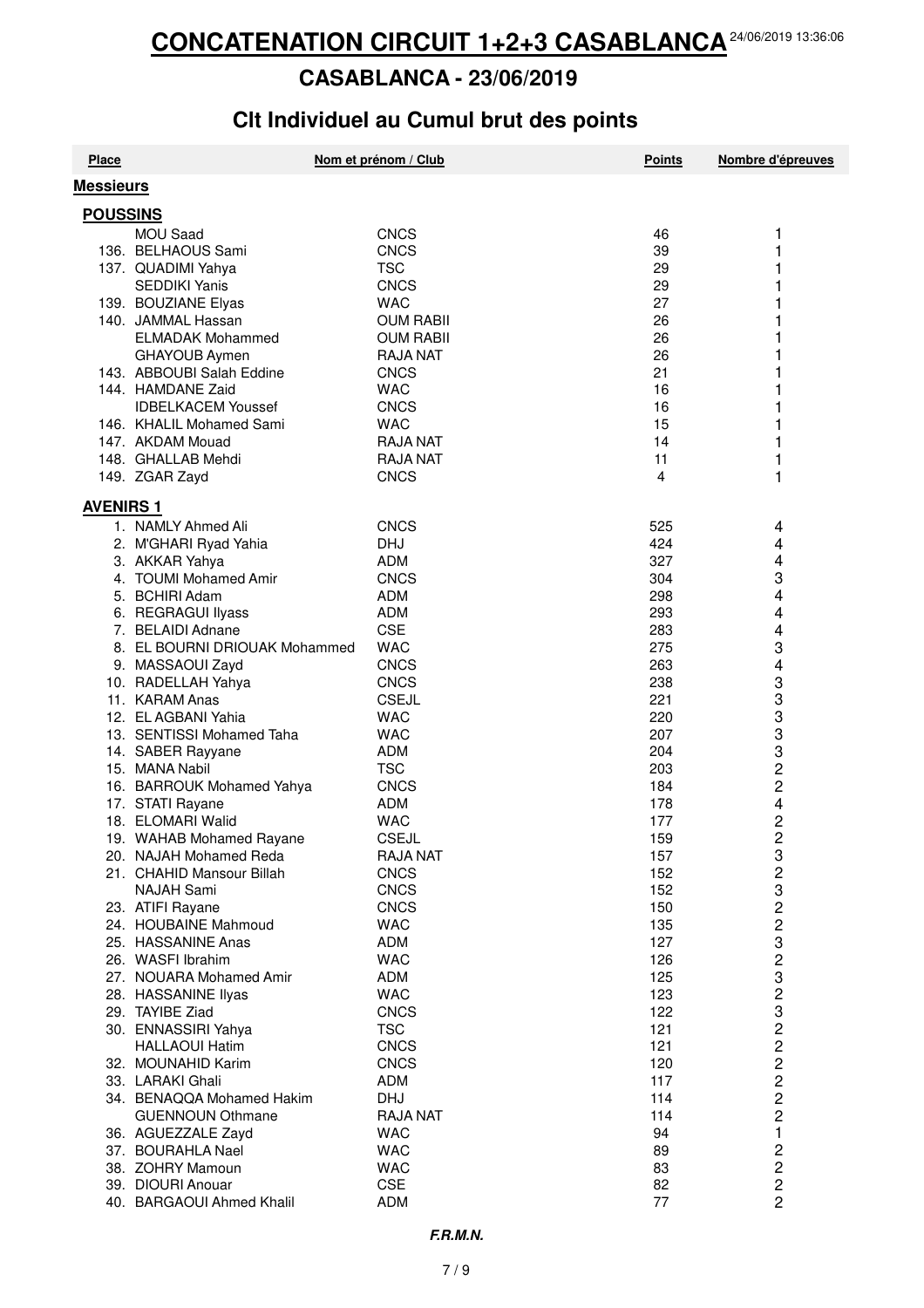#### **CASABLANCA - 23/06/2019**

## **Clt Individuel au Cumul brut des points**

| <b>Place</b>     |                                      | Nom et prénom / Club | <b>Points</b> | Nombre d'épreuves       |
|------------------|--------------------------------------|----------------------|---------------|-------------------------|
| <b>Messieurs</b> |                                      |                      |               |                         |
| <b>AVENIRS 1</b> |                                      |                      |               |                         |
|                  | 41. MATBOUT Ilyas                    | <b>ADM</b>           | 76            | 2                       |
|                  | 42. ENNAOUI Hamza                    | <b>CNCS</b>          | 71            | 2                       |
|                  | <b>ELOUAHMANI Mohamed Amine</b>      | <b>CSE</b>           | 71            | 1                       |
|                  | 44. SAIQ Omar Yassine                | <b>ADM</b>           | 70            |                         |
|                  | <b>BENNIS Youssef</b>                | <b>CNCS</b>          | 70            | 2<br>2<br>2<br>2        |
|                  | 46. BELALI Walid                     | <b>ADM</b>           | 67            |                         |
|                  | 47. LAFRIKH Mohamed Amine            | <b>TSC</b>           | 60            |                         |
|                  | 48. CHEKKAL Mohamed Yasser           | CNCS                 | 38            | 1                       |
|                  | 49. ZAKARIA Yahya                    | <b>WAC</b>           | 33            |                         |
|                  | 50. ELAISSAOUI Hatim                 | <b>CNCS</b>          | 29            |                         |
|                  |                                      |                      |               |                         |
|                  | 51. ENNOUINI Abdelkarim              | <b>RAJA NAT</b>      | 28<br>27      | 1                       |
|                  | 52. BOUNOUAR Yasser                  | <b>WAC</b>           |               |                         |
|                  | 53. FETHEN Ilian                     | <b>TSC</b>           | 24            |                         |
|                  | ZAGHLOUL Mohamed                     | <b>RAJA NAT</b>      | 24            | 1                       |
|                  | 55. MAAROUF Ziad                     | <b>RAJA NAT</b>      | 23            | $\overline{c}$          |
|                  | 56. CHAKROUNA lyad                   | <b>CNCS</b>          | 22            | 1                       |
|                  | 57. CHAWRANE Khalid                  | <b>CNCS</b>          | 19            |                         |
|                  | 58. ATTAR Ahmed Walid                | <b>WAC</b>           | 18            | 1                       |
|                  | 59. ETTAROUSS Youssef                | <b>RAJA NAT</b>      | 14            |                         |
|                  | 60. BARDOU Anas                      | <b>RAJA NAT</b>      | 13            | 1                       |
|                  | 61. MOUTAABBID Yahya                 | <b>CNCS</b>          | 8             | 1                       |
|                  | 62. BENABDALLAH Mohammed Ayman       | <b>CNCS</b>          | 6             | 1                       |
| <b>AVENIRS 2</b> |                                      |                      |               |                         |
|                  | 1. MIRHLAMI Mohammed Amine           | <b>DHJ</b>           | 326           | 3                       |
|                  | 2. HAMMOUDA Anas                     | <b>ADM</b>           | 296           | 3                       |
|                  | 3. KHALILY Adnane                    | <b>RAJA NAT</b>      | 205           | 3                       |
|                  | 4. ATIF Jad                          | <b>TSC</b>           | 196           | 2                       |
|                  |                                      |                      |               |                         |
|                  | 5. MENBEH Anas                       | <b>CNCS</b>          | 172           | 2                       |
|                  | KARIMI Zakarya Oubbeid               | <b>WAC</b>           | 172           | 2                       |
|                  | 7. TAOUBA Mohamed Amine              | <b>CNCS</b>          | 171           | 3                       |
|                  | 8. LYAMANI Amir                      | <b>CSE</b>           | 163           | 3                       |
|                  | 9. BERROUZ Loay                      | <b>DHJ</b>           | 152           | $\overline{\mathbf{c}}$ |
|                  | 10. BENJELLOUN Anas                  | <b>CNCS</b>          | 146           | 3                       |
|                  | 11. SAFRIOUI Yassine                 | <b>TSC</b>           | 144           | 3                       |
|                  | 12. OULACHBAR Othmane                | <b>WAC</b>           | 119           | 2                       |
|                  | 13. BELHAJ Mohammed Ali              | <b>CNCS</b>          | 116           | 2                       |
|                  | 14. IKLANE Rayane                    | <b>CSE</b>           | 110           | $\overline{\mathbf{c}}$ |
|                  | 15. BENTOUILA Soulaymane             | <b>CSEJL</b>         | 104           | $\overline{c}$          |
|                  | 16. KORCHI Mohammed Farouk           | <b>CSE</b>           | 99            | $\overline{\mathbf{c}}$ |
|                  | 17. ZARAIDI Mohamed Adam             | <b>ADM</b>           | 97            | 3                       |
|                  | 18. MEDAGHRI ALAOUI Mohamed Mehd TSC |                      | 93            | $\frac{2}{2}$           |
|                  | 19. JMILI Anas                       | <b>CNCS</b>          | 92            |                         |
|                  | 20. EL AGBANI Taha                   | <b>WAC</b>           | 90            | $\overline{\mathbf{c}}$ |
|                  | 21. NASROLLAH Kamil                  | <b>WAC</b>           | 84            | $\overline{\mathbf{c}}$ |
|                  | 22. ELYOUSFI Ali                     | <b>ADM</b>           | 83            | $\overline{c}$          |
|                  | 23. JAOUI Youness                    | <b>CSEJL</b>         | 82            | $\overline{c}$          |
|                  | 24. BENOUINI Ali                     | <b>TSC</b>           | 81            | $\overline{\mathbf{c}}$ |
|                  | 25. NASROLLAH Mohamed Mehdi          | <b>WAC</b>           | 80            | 1                       |
|                  | 26. YAMOURI Jad                      | <b>ADM</b>           | 72            | 2                       |
|                  | 27. CHOUAIBI Salim                   | ADM                  | 67            | $\overline{\mathbf{c}}$ |
|                  | <b>ATIFI Imrane</b>                  | <b>CNCS</b>          | 67            | $\overline{\mathbf{c}}$ |
|                  | 29. YAHI Mohamed Yassine             | <b>ADM</b>           | 65            | $\overline{c}$          |
|                  | 30. JARDI Mohamed Samy               | <b>ADM</b>           | 61            | 1                       |
|                  | 31. BEZZAZ Anass                     | <b>WAC</b>           | 58            | 2                       |
|                  | 32. CHAKIR Amir                      | <b>TSC</b>           | 56            | $\overline{\mathbf{c}}$ |
|                  | AGHRIDOU Ayman                       | <b>CNCS</b>          | 56            | $\overline{2}$          |
|                  |                                      |                      |               |                         |